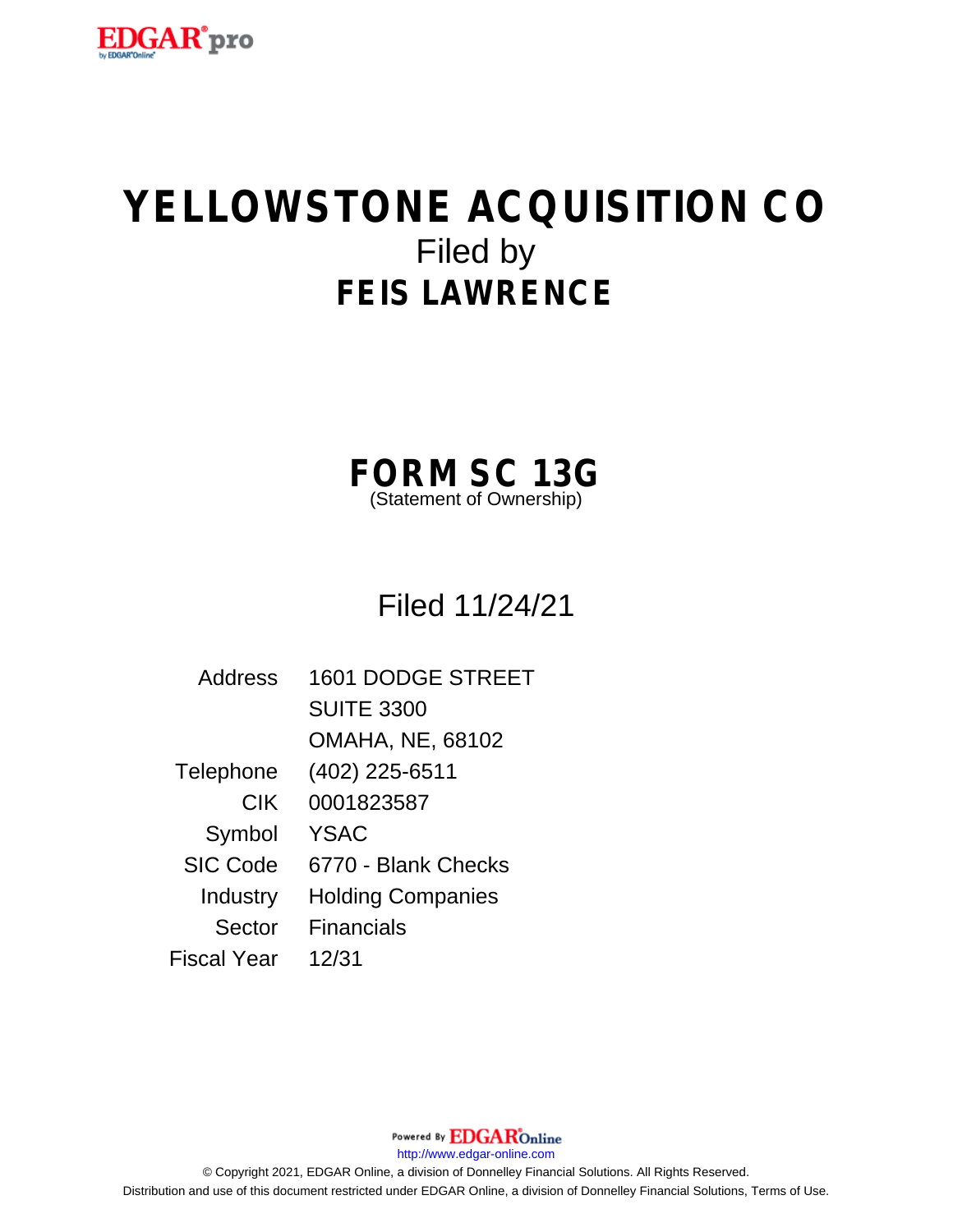## **UNITED STATES** OMB Number: 3235-0145 **SECURITIES AND EXCHANGE COMMISSION** Estimated average burden **Washington, D.C. 20549**

hours per response ....10.4 OMB Number: Expires: Febuary 28, 2009

#### **SCHEDULE 13G Under the Securities and Exchange Act of 1934 (Amendment No. )\***

## **Yellowstone Acquisition Company**

(Name of Issuer)

#### **Class A Common Stock, par value \$ 0.0001**

(Title of Class of Securities)

#### **98566K105**

(CUSIP Number)

#### **November 23, 2021**

(Date of Event which Requires Filing of this Statement)

Check the appropriate box to designate the rule pursuant to which this Schedule is filed:

- $\Box$  Rule 13d-1(b) E Rule  $13d-1(c)$
- $\Box$  Rule 13d-1(d)

\* The remainder of this cover page shall be filled out for a reporting person's initial filing on this form information which would alter disclosures provided in a prior cover page.

WITED STATES<br>
SECURITIES AND EXCHANGE COMMISSION  $\sum_{\text{boundary}}^{\text{DDSR}}$  (North amendment 225.015)<br>
Washington, D.C. 20549<br>
Washington, D.C. 20549<br>
Under the securities and F.celass of any subsequent amendment comparison<br>
Chas The information required on the remainder of this cover page shall not be deemed to be "filed" for the **EXECURITIES STATES**<br> **PURPOSE ACTIVITY STATES CONTINISTICS**<br> **SECURITULE 13 OND EXECTIVITY STATES ACT CONTINISTICS**<br> **SECTIVITY OF THE SECTION ACT (ACTES TO THE SECURITE ACTES**<br> **CONFIDENT ACTES**<br> **CONFIDENT ACTES**<br> **CON** liabilities of that section of the Act but shall be subject to all other provisions of the Act (however, see the Notes).

1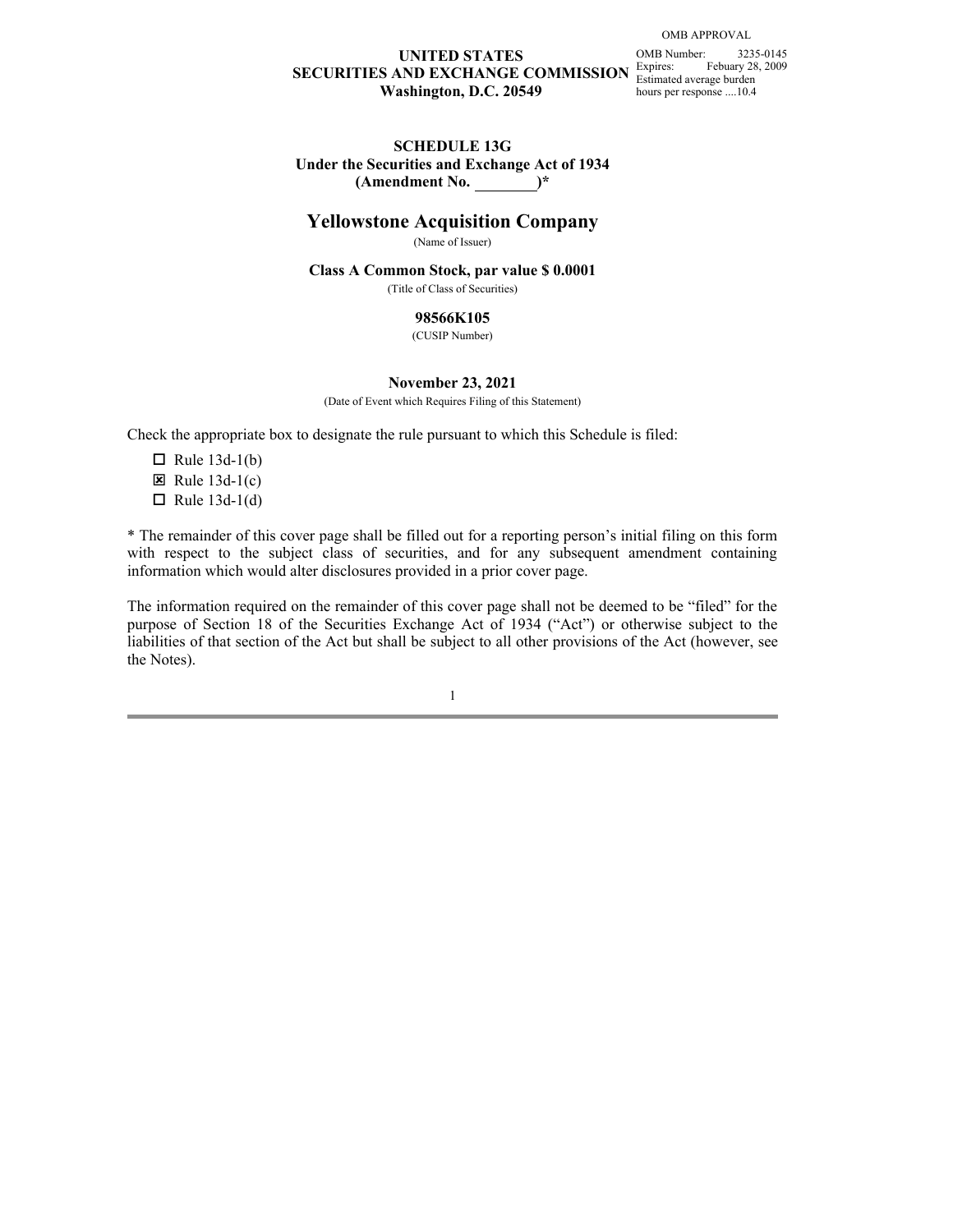#### **CUSIP No. 98566K105**

- Names of Reporting Persons. **1.** I.R.S. Identification Nos. of above persons (entities only). Feis Equities LLC
- Check the Appropriate Box if a Member of a Group **2.**
	- o and the contract of the contract of the contract of the contract of the contract of the contract of the contract of the contract of the contract of the contract of the contract of the contract of the contract of the cont (a)  $\Box$
	- o and the contract of the contract of the contract of the contract of the contract of the contract of the contract of the contract of the contract of the contract of the contract of the contract of the contract of the cont (b) □
- SEC Use Only **3.**
- **State of Illinois 4. Citizenship** or Place of Organization

## **1995 Number of Shares Beneficially Owned by Each Reporting 6.** Shared Voting Power **199,608**<br>**199,608** Person With **199,608 Person With 7.** Sole Dispositive Power **709,608 5.** Sole Voting Power **709,608 6.** Shared Voting Power **0 8.** Shared Dispositive Power **0**

Aggregate Amount Beneficially Owned by Each Reporting Person **9. 709,608**

**10.** Check if the Aggregate Amount in Row (9) Excludes Certain Shares (See Instructions)  $\square$ 

- 11. Percent of Class Represented by Amount in Row (9) **5.22%**
- Type of Reporting Person (See Instructions) **OO-Limited Liability Company 12.**

#### 2 a set of  $\sim$  2 a set of  $\sim$  2 a set of  $\sim$  2 a set of  $\sim$  3 a set of  $\sim$  3 a set of  $\sim$  3 a set of  $\sim$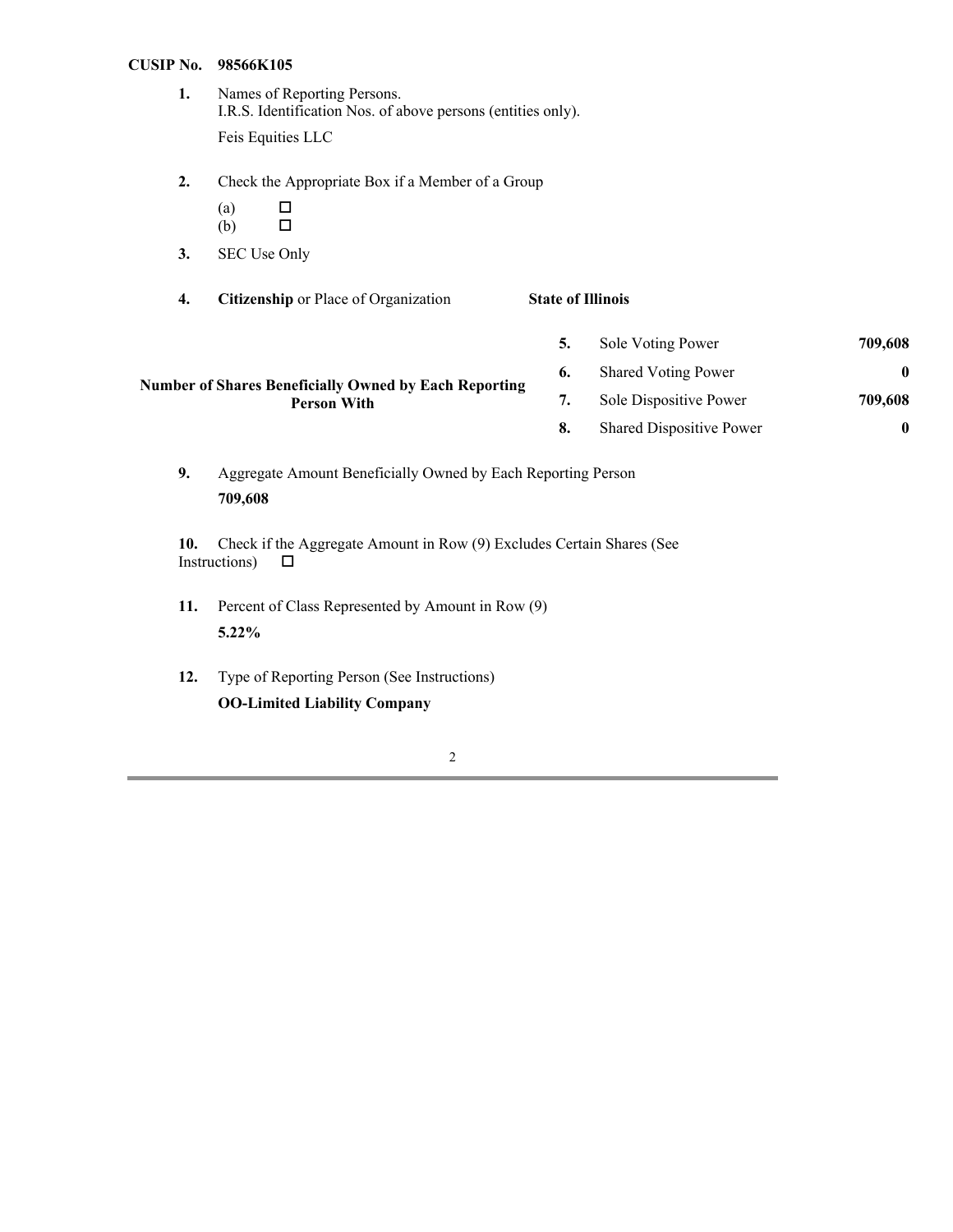#### **CUSIP No. 98566K105**

- Names of Reporting Persons. **1.** I.R.S. Identification Nos. of above persons (entities only). Lawrence M. Feis
- Check the Appropriate Box if a Member of a Group **2.**
	- o and the contract of the contract of the contract of the contract of the contract of the contract of the contract of the contract of the contract of the contract of the contract of the contract of the contract of the cont (a)  $\Box$
	- o and the contract of the contract of the contract of the contract of the contract of the contract of the contract of the contract of the contract of the contract of the contract of the contract of the contract of the cont (b) □
- SEC Use Only **3.**
- **U.S.A. 4. Citizenship** or Place of Organization

| 5. | Sole Voting Power               | 709,608 |
|----|---------------------------------|---------|
| 6. | <b>Shared Voting Power</b>      | 0       |
| 7. | Sole Dispositive Power          | 709,608 |
| 8. | <b>Shared Dispositive Power</b> | 0       |

- **Number of Shares Beneficially Owned by Each Reporting Person With**
	- Aggregate Amount Beneficially Owned by Each Reporting Person **9. 709,608**

**10.** Check if the Aggregate Amount in Row (9) Excludes Certain Shares (See Instructions)  $\square$ 

- 11. Percent of Class Represented by Amount in Row (9) **5.22%**
- Type of Reporting Person (See Instructions) **IN 12.**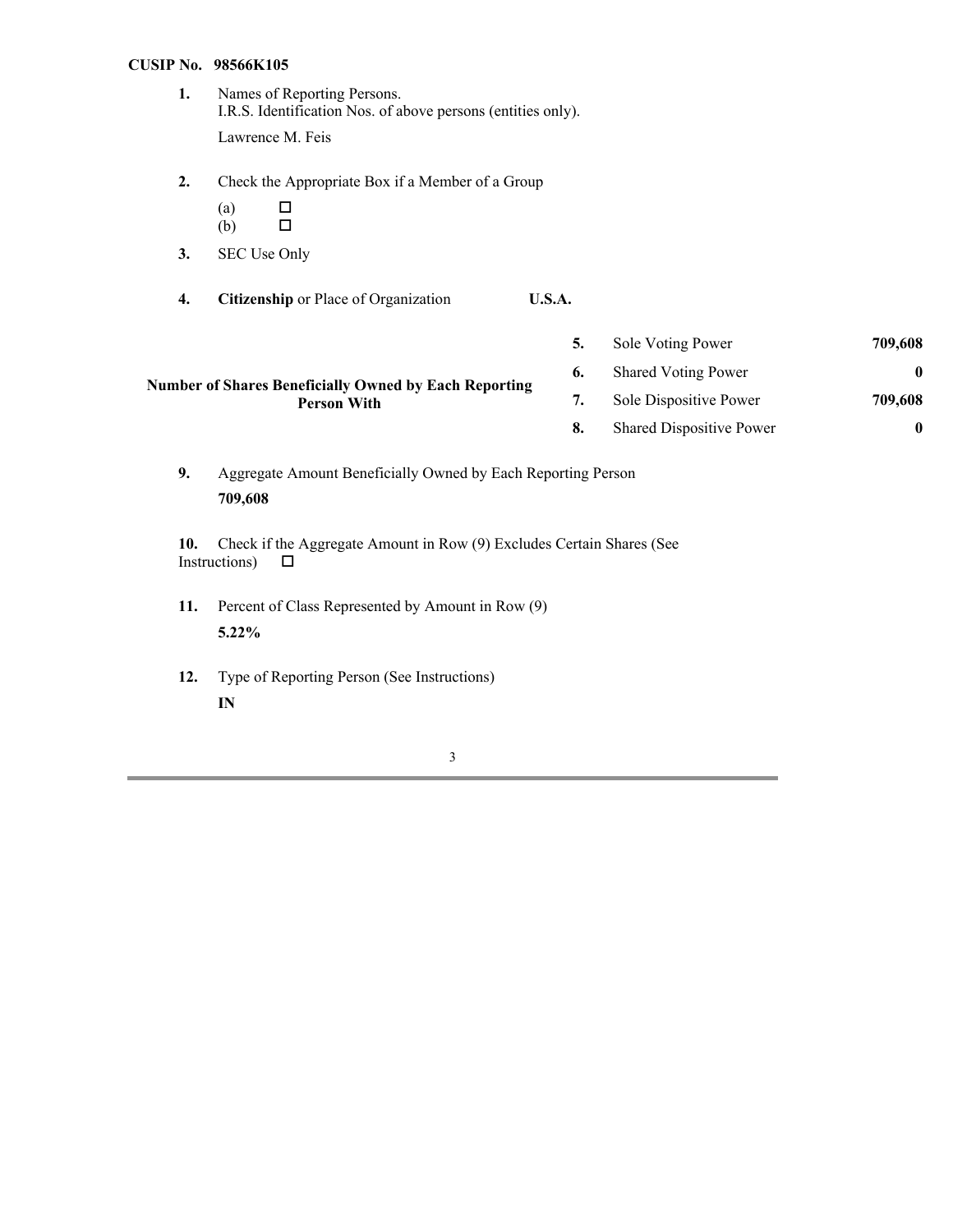### **Item 1.**

The name and address of the principal executive offices of the Issuer are:

**Yellowstone Acquisition Company. 1601 Dodge Street, Suite 3300 Omaha, Nebraska 68102**

## **Item 2.**

This statement on Schedule 13G is being filed by:

Name of Person Filing (a)

**Feis Equities LLC (i)**

#### **Lawrence M. Feis (ii)**

Address: (b)

The address of the business office of each of the Reporting Persons is:

20 North Wacker Drive Suite 2115 Chicago, Illinois 60606

| (c) Citizenship/Place:            | Citizenship is set forth in Row 4 of the cover<br>page for each Reporting Person hereto and is<br>incorporated hereto by reference for each<br><b>Reporting Person.</b> |
|-----------------------------------|-------------------------------------------------------------------------------------------------------------------------------------------------------------------------|
| (d) Title of Class of Securities: | Class A common Stock, par value \$ 0.0001 (the<br>"Shares")                                                                                                             |
| (e) CUSIP Number:                 | 98566K105                                                                                                                                                               |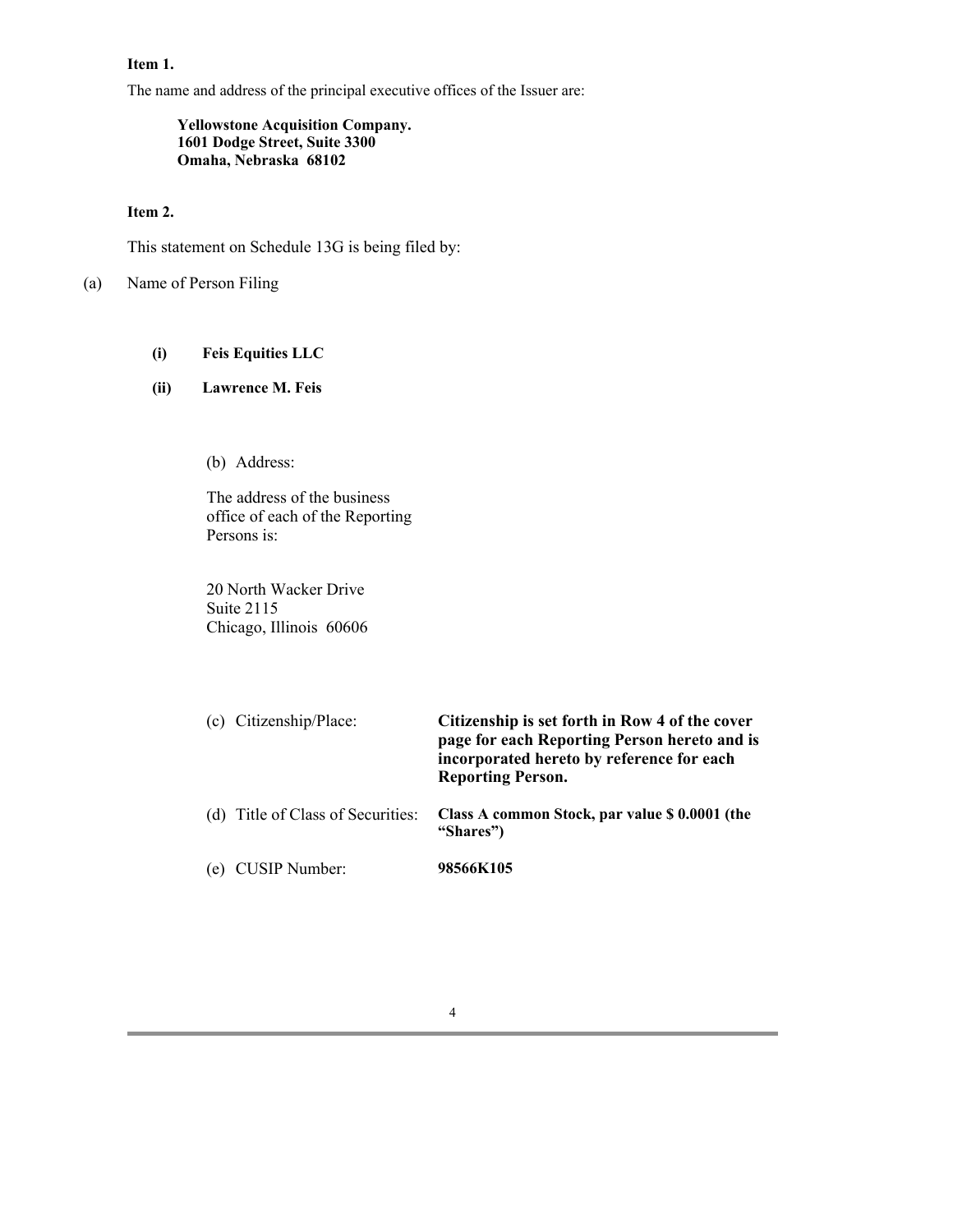#### **Item 3. If this statement is filed pursuant to §§240.13d-1(b) or 240.13d-2(b) or (c), check whether the person filing is a:**

- (a)  $\Box$  Broker or dealer registered under section 15 of the Act (15 U.S.C. 78o).
- (b)  $\Box$  Bank as defined in section 3(a)(6) of the Act (15 U.S.C. 78c).
- (c)  $\Box$  Insurance company as defined in section 3(a)(19) of the Act (15 U.S.C. 78c).
- (d)  $\Box$  Investment company registered under section 8 of the Investment Company Act of 1940 (15 U.S.C 80a-8).
- (e)  $\Box$  An investment adviser in accordance with §240.13d-1(b)(1)(ii)(E);
- (f)  $\Box$  An employee benefit plan or endowment fund in accordance with §240.13d-1(b)(1)(ii)  $(F)$ ;
- (g)  $\Box$  A parent holding company or control person in accordance with § 240.13d-1(b)(1)(ii)  $(G)$ ;
- (h)  $\Box$  A savings associations as defined in Section 3(b) of the Federal Deposit Insurance Act (12 U.S.C. 1813);
- (i)  $\Box$  A church plan that is excluded from the definition of an investment company under section 3(c)(14) of the Investment Company Act of 1940 (15 U.S.C. 80a-3);
- (j)  $\Box$  Group, in accordance with §240.13d-1(b)(1)(ii)(J).

#### **Item 4. Ownership**

The information required by Items  $4(a)-(c)$  is set forth in Rows 5-11 of the cover page for each Reporting Person and incorporated by reference herein.

The percentage set forth in row 11 of the cover page for each Reporting Person is based on 13,598,898 shares of Class A common stock outstanding as of November 4, 2021, as reported by the Issuer in its Quarterly Report on Form 10-Q for the quarter ended September 30, 2021, filed with the Securities and Exchange Commission November 5, 2021.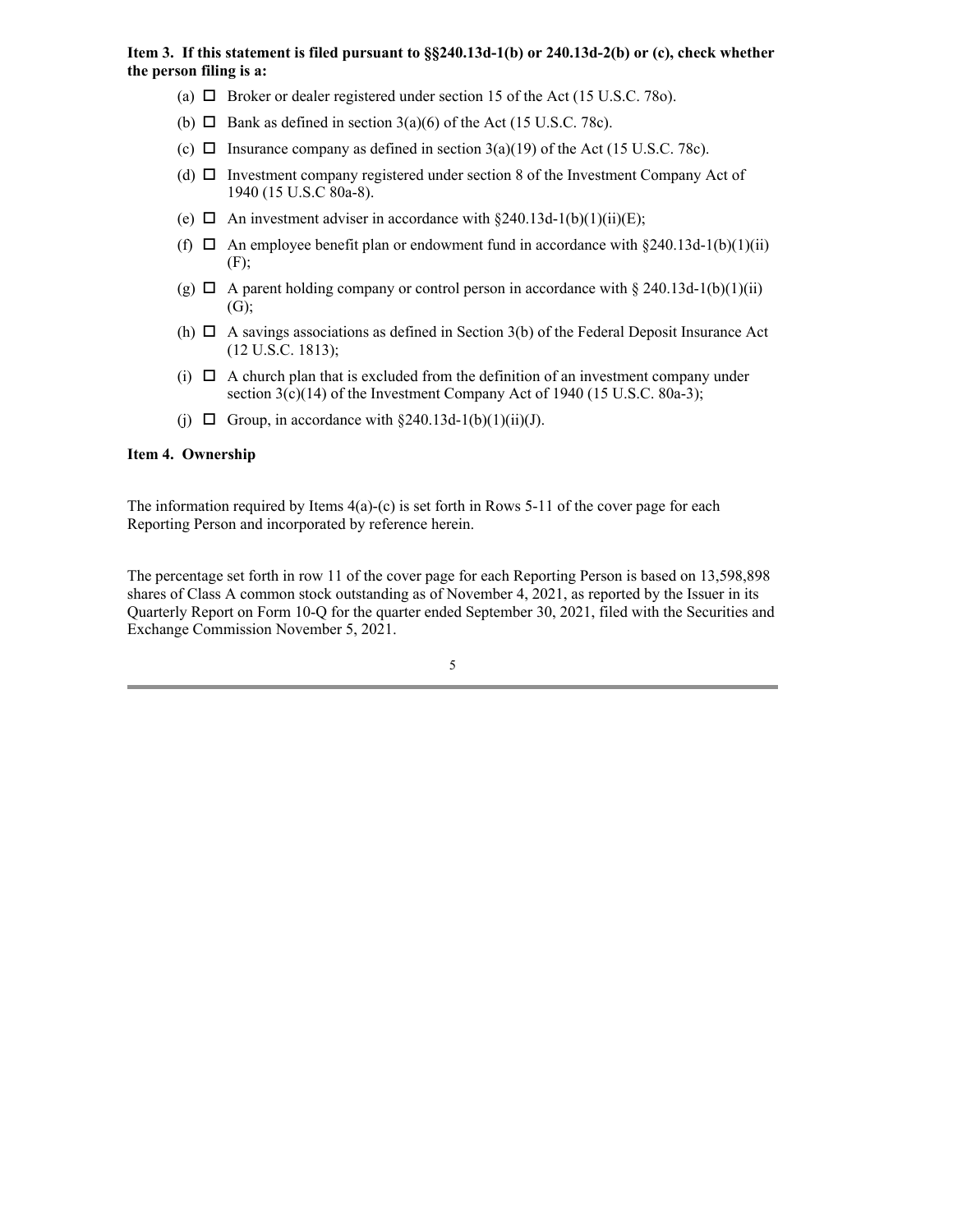#### **Item 5. Ownership of Five Percent or Less of a Class**

If this statement is being filed to report the fact that as of the date hereof the reporting person has ceased to be the beneficial owner of more than five percent of the class of securities, check the following  $\Box$ 

#### **Item 6. Ownership of More than Five Percent on Behalf of Another Person**

Not applicable.

#### **Item 7. Identification and Classification of the Subsidiary Which Acquired the Security Being Reported on By the Parent Holding Company**

Not applicable.

#### **Item 8. Identification and Classification of Members of the Group**

Not applicable.

## **Item 9. Notice of Dissolution of Group**

Not applicable.

## **Item 10. Certification**

By signing below I certify that, to the best of my knowledge and belief, the securities referred to above were not acquired and are not held for the purpose of or with the effect of changing or influencing the control of the issuer of the securities and were not acquired and are not held in connection with or as a participant in any transaction having that purpose or effect.

6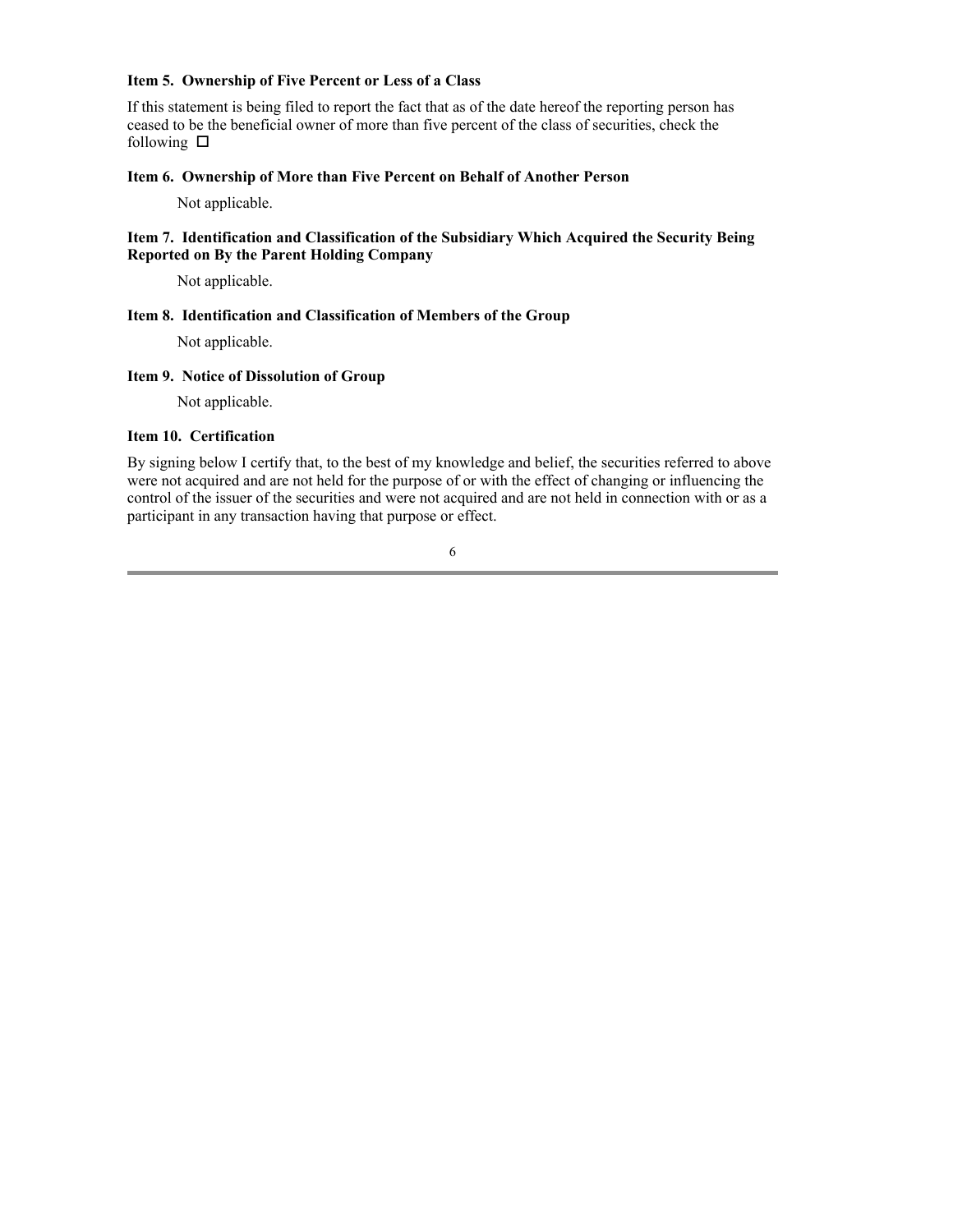## **SIGNATURES**

After reasonable inquiry and to the best of my knowledge and belief, I certify that the information set forth in this statement is true, complete and correct.

Date: November 24, 2021

## **FEIS EQUITIES LLC**

By: /s/ Lawrence M. Feis Managing Member LLC

Date: November 24, 2021

## **LAWRENCE M. FEIS**

/s/ Lawrence M. Feis By: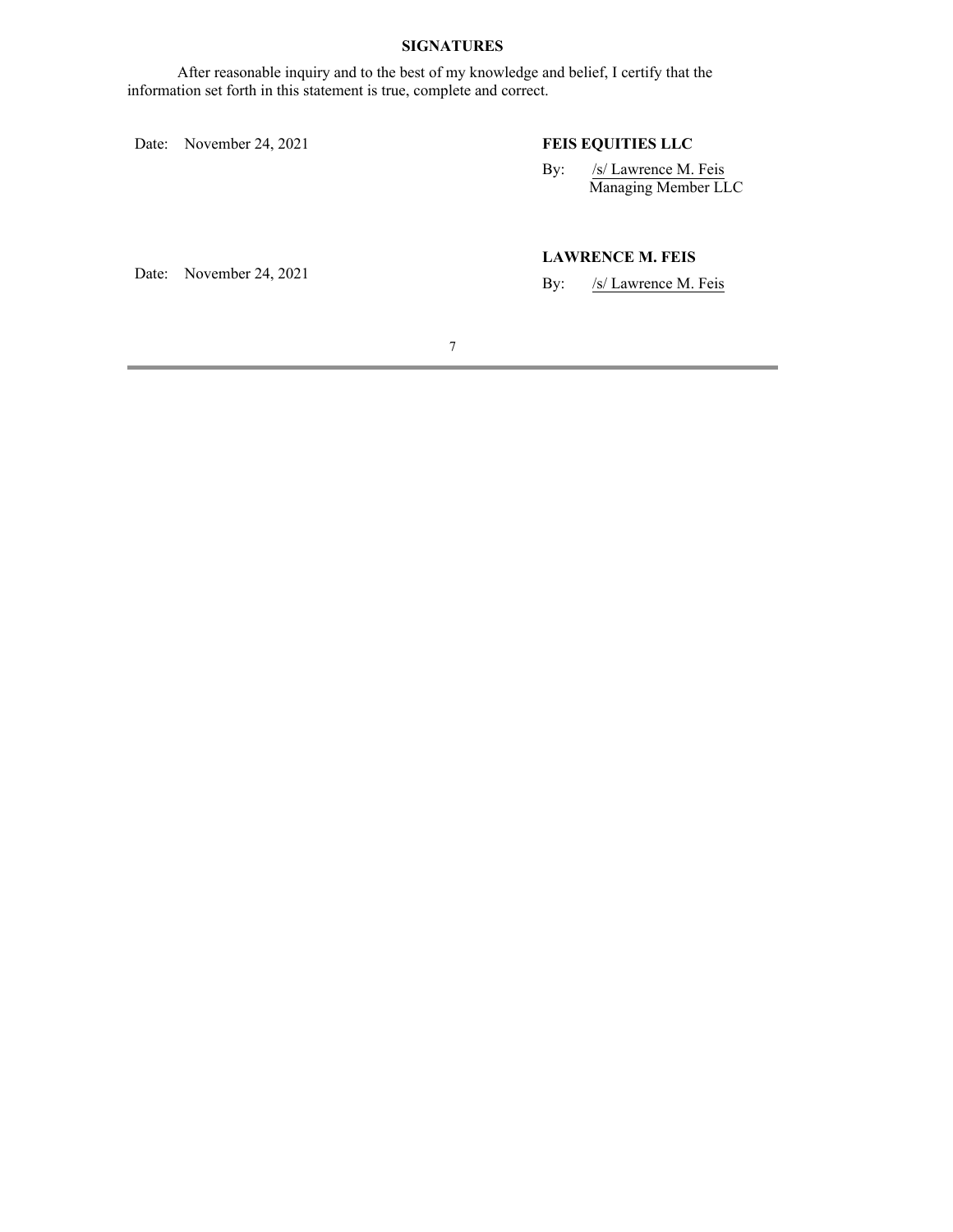## EXHIBIT INDEX

Ex. Page No. A Joint Filing Agreement 9 8